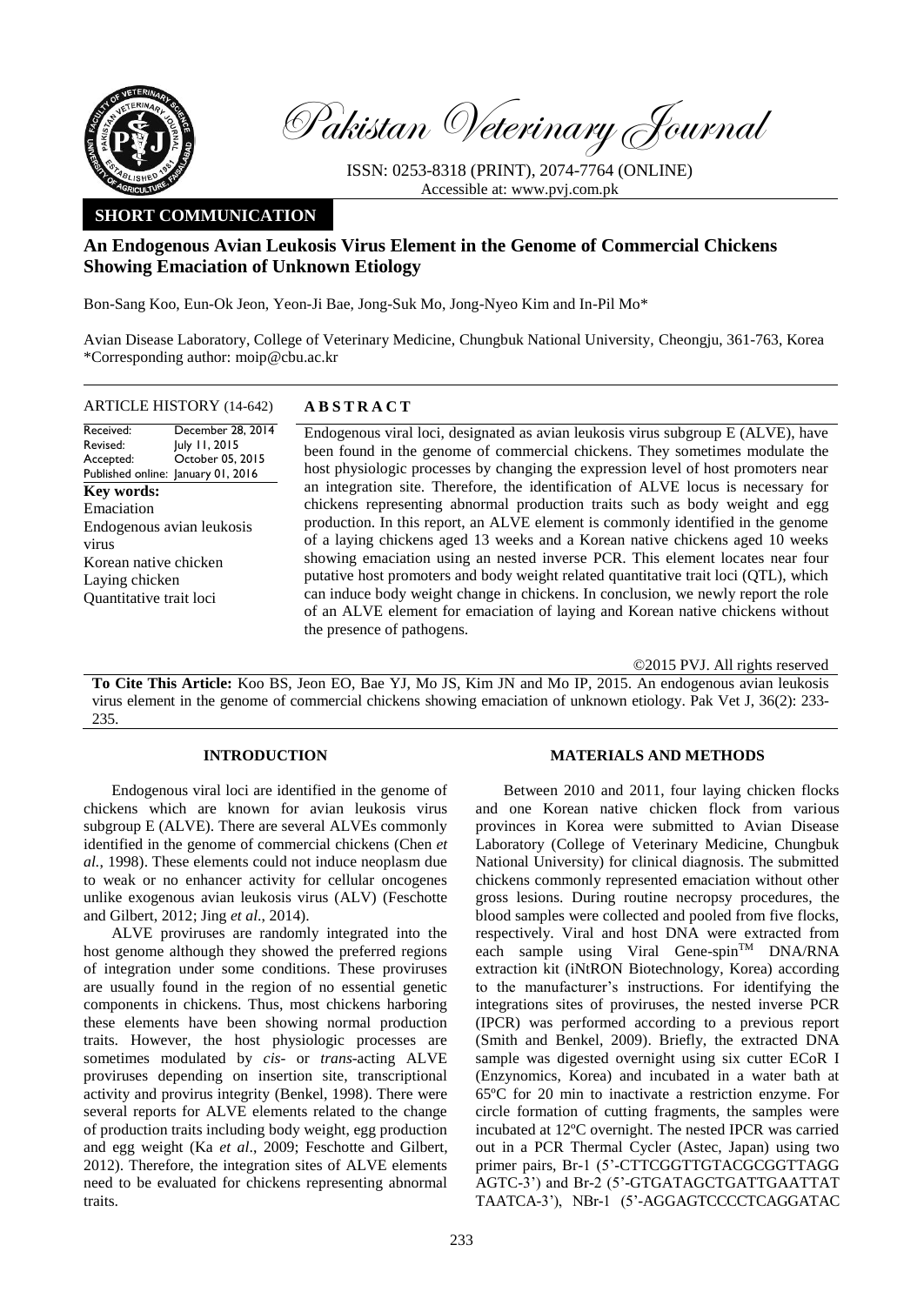AG-3') and NBr-2 (TCATCTTTCGGATGCTACTGG-3') (Smith and Benkel, 2009). PCR products were separated by electrophoresis on 2% agarose gels with 0.5μg/ml ethidium bromide, and identified using ultraviolet trans-illumination. Finally, amplicons were purified using a commercial gel extraction kit (GeneAll, Korea), and nucleotide sequences were obtained by direct sequencing method using an ABI3730XL DNA analyzer (Applied Biosystems, USA). Sequences were manipulated using Bioedit software, version 7.0.9.0 (http://www.mbio. ncsu.edu/bioedit.html). Multiple alignments and restriction site analysis were performed based on nucleotide sequences in CLC sequence viewer 6.7 (CLC bio A/S, Denmark). The quantitative trait loci (QTL) near the integrated site were identified in the chicken QTL database [\(http://www.animalgenome.org](http://www.animalgenome.org/) /cgi-bin/QTLdb/ GG/index).

#### **RESULTS AND DISCUSSION**

A number of amplicons including an approximately 900-bp, high-density amplicon were observed by nested IPCR. Among these amplicons, the nucleotide sequences were successfully determined from only an approximately 900 bp-amplicon. This PCR product was identified in only two flocks including a laying chicken flock aged 13 weeks and Korean native chicken flock aged 10 weeks. These flocks represented negative results for avian diseases related with emaciation in chickens including chronic respiratory disease (CRD), coccidiosis, Marek's disease (MD), Reticuloendotheliosis (RE) and exogenous ALV infection by histopathological and molecular examinations (data not shown). An ALVE element of two flocks locates between nucleotide 1762777 and 1762778 within MANBAL-like protein in chromosome 20 of chicken genome in multiple alignments (Figure 1). ALVE could modulate the expression of host promoters within range of approximately 80 kbp from the element (Feschotte and Gilbert, 2012). In this case, there were four putative

promoters within 80 kbp distance from an ALVE insertion site including MANBAL (mannosidase, beta A, lysosomal)-like protein, Itchy E3 ubiquitin protein ligase, Formin-like protein and adenosylhomocysteinase (Table 1). The deficiency of mannosidase could decrease the nutrient efficiency in chickens considering mannans as strong anti-nutritive factors (Cho and Kim, 2013). And muscle cachexia can be induced by activated ubiquitin proteasome pathway via increase of HECT E3 ubiquitin ligases, WWP1 in chickens (Matsumoto *et al*., 2008). Formin proteins involve in various cellular processes including cytokinesis, cell polarity, actin cable formation, actin nucleation and limb morphogenesis (Evangelista *et al*., 2003). The inhibition of adenosylhomocysteinase induced the increased level of methionine which increased body weight in broilers (Esteve-Garcia and Mack, 2000), indicating the body weight could be decreased by overexpression of adenosylhomocysteinase gene. Also, this ALVE element locates in the genome of chickens harboring the QTLs affecting body weight in chicken QTL database (Tran *et al*., 2014). In a previous report, this ALVE element was not identified in the genome of laying chickens (Chen *et al*., 2003). Also, we first observed this ALVE element in the genome of Korean native chickens. Therefore, the presence of this ALVE element is first documented in commercial laying and Korean native chickens in this report. The altered expression of putative promoters and QTLs could cause emaciation in two chicken flocks although we could not confirm the exact role of this ALVE element in these flocks due to limited information.

In this report, an ALVE element was newly determined in laying chickens and Korean native chickens, which located within or near the four putative promoters and QTLs having a significant effect on body weights. Considering those flocks negative for any pathogens causing emaciation, it is considered that this ALVE element could affect the emaciation of commercial laying and Korean native chickens partially or fully.

GAATGAAGCGGAAGGCTTCAGACTACAGCCCTCCACCTTC.